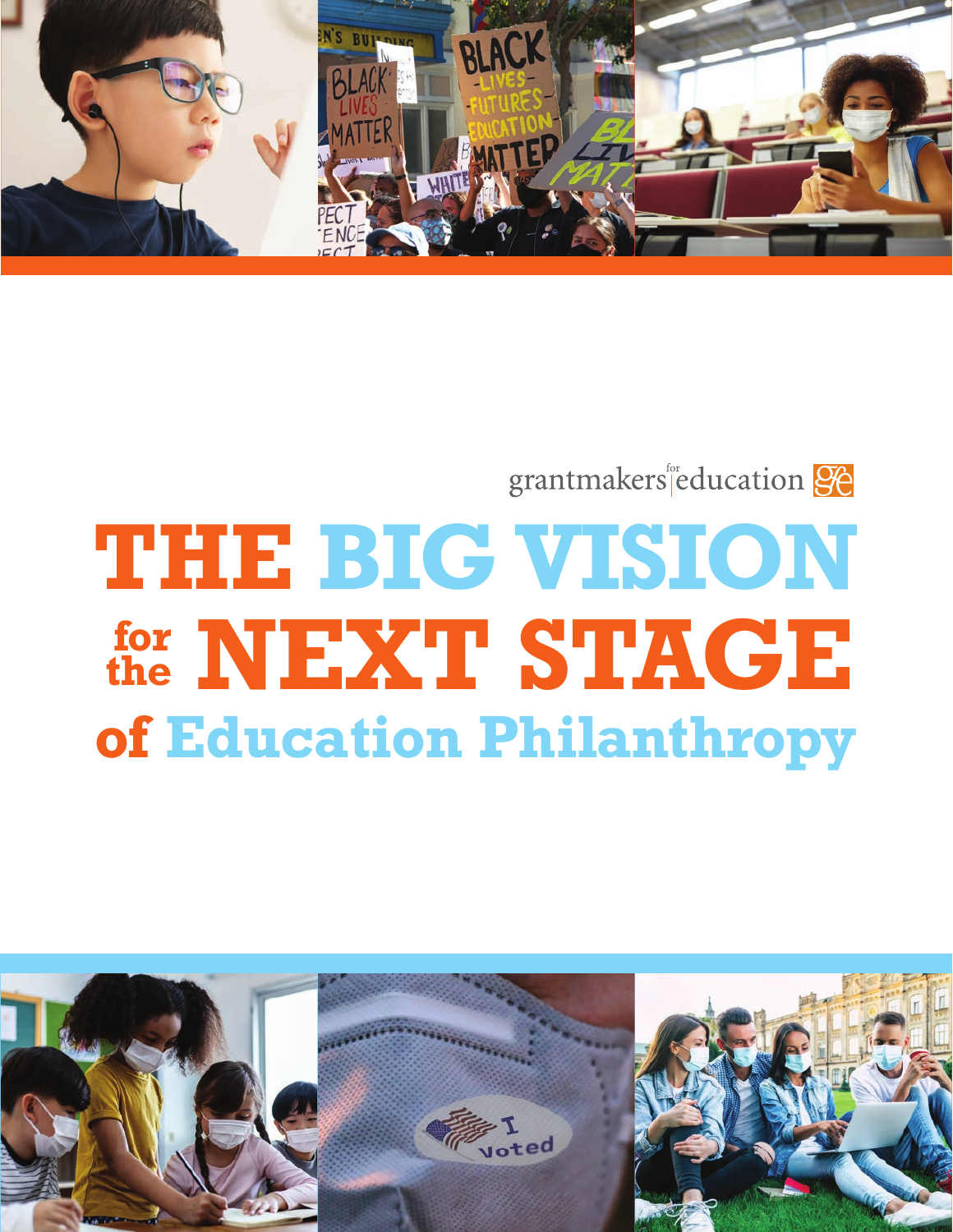## **Table of Contents**

| 3              |
|----------------|
|                |
| $\overline{7}$ |
| - 8            |
| 8              |
| 9              |
| 9              |
| 10             |

| 13 |
|----|
| 14 |
| 15 |
| 16 |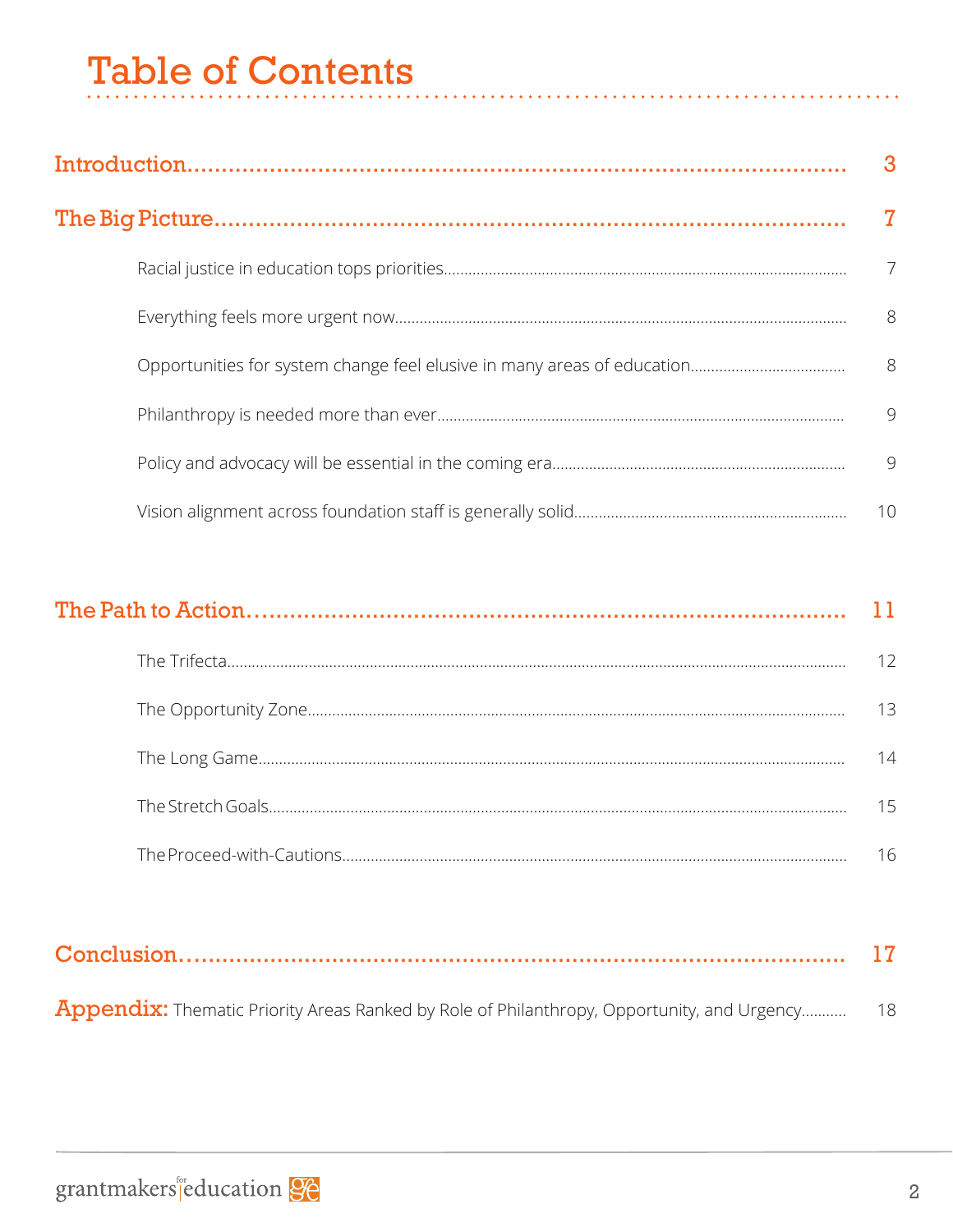## **Introduction**

## **What will the future hold for education philanthropy?**

This year marked an unexpected turning point in the way Americans learn and the way they will learn in the future:

- A once-in-a-century global pandemic has stopped in-person instruction for most students, creating an urgency for defining the ground rules for successful remote instruction while exacerbating long-standing educational disparities.
- A national racial reckoning has brought irrefutable demands for an end to the way institutions in this country, including those in education, systematically disadvantage communities of color—especially Black and Indigenous Americans.
- An unprecedented economic crisis has highlighted the underappreciated role of schools in providing essential food security and wraparound services for struggling families.
- A newly elected presidential administration will likely upend the national education priorities of the past four years and offer renewed opportunities for partnership with state and local education leaders.

**The potential for philanthropy to help shape the future of the American system of education has never been greater.** Change is happening. But there is no guarantee that this change will result in improved and equitable educational outcomes for learners. Education funders must determine from an array of opportunities and needs where to focus their resources to leverage the change they hope to see in how our nation's education system functions and serves learners going forward.

### **Where could funders make a difference now?**

Grantmakers for Education (GFE) surveyed our members and others supporting education philanthropy to understand where they as *individuals* see the greatest opportunities for leveraging action in this quickly evolving reality. Our focus on capturing individual perspectives reflects our view that individual voice is a *leading* indicator of how institutional priorities and strategies may evolve. Reflecting back the outlook of individuals is especially critical during a time of rapid societal transformation.

Benefiting from the insights of a set of member advisors, we identified issues highly relevant to the current moment to home in on five interlocking themes we believe are central to the future of education:

- Pre-K-12 Educational Improvement
- Racial Justice in Education
- Civic Education and Students
- Postsecondary and Workforce Success
- Philanthropy in an Inequitable System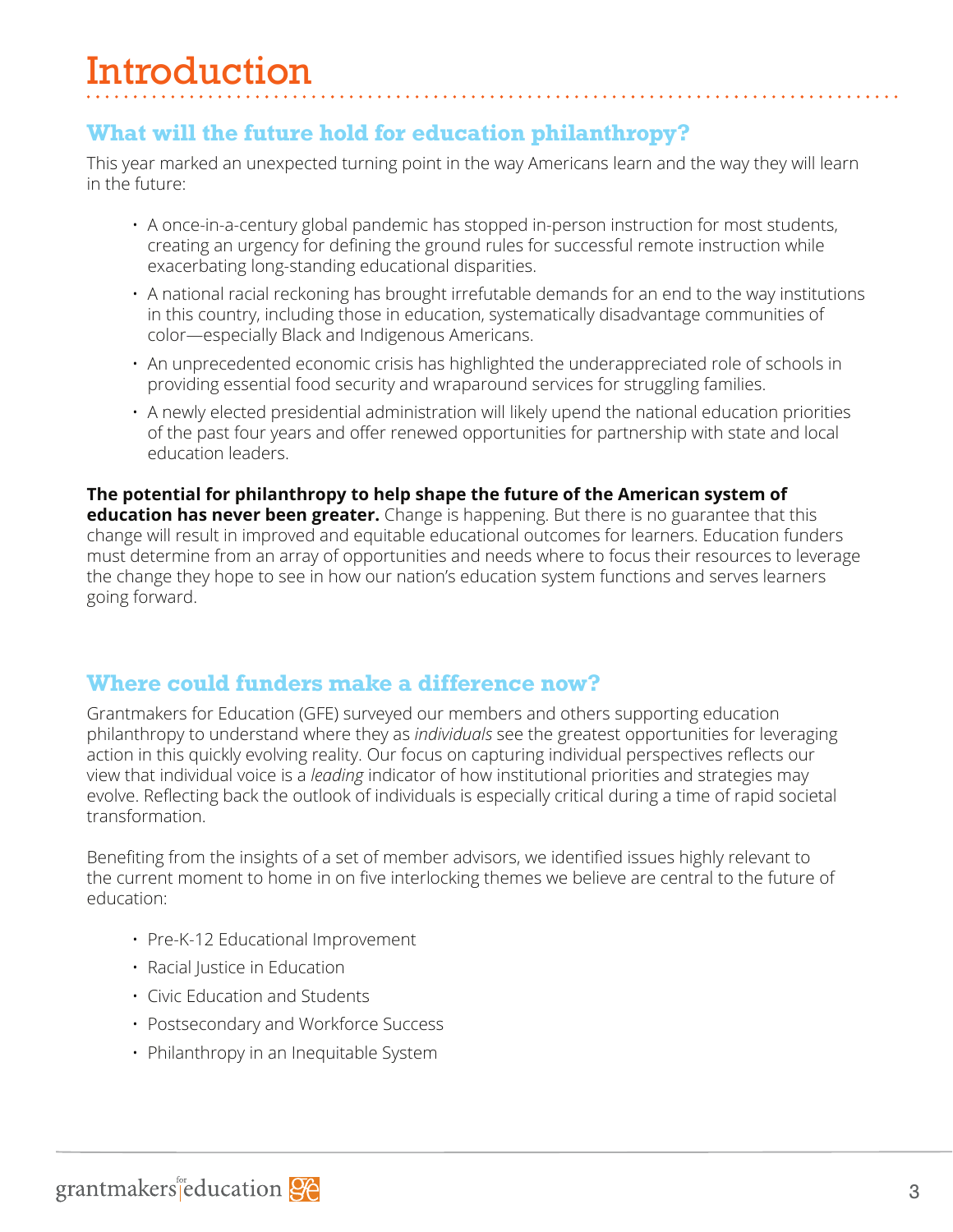## Major Themes for the Future of Education



Within these major themes, we identified a subset of 41 specific priority areas that could be rated on three criteria critical for assessing where education funders see the greatest potential for catalyzing change. (See "Thematic Priority Areas" for a complete listing of the 41 priority areas within each of the five major thematic areas.) These criteria include:

- **• Urgency**—Has addressing the priority area become more or less urgent in the current environment?
- **• Opportunity**—Is there an opportunity for systemic change in the priority area given the current environment?
- **• Philanthropy**—Is philanthropy an essential part of accelerating systemic change in the priority area?

All GFE members, as well as others involved in education philanthropy, had the opportunity to respond. A total of 101 individuals shared their perspectives in the September 2020 survey. These respondents represent a broad cross-section of philanthropy. They hail from a wide array of philanthropic institutions, with the largest shares of respondents being affiliated with private and family foundations. Close to half of respondents have worked in philanthropy for more than 10 years, while the other half are newer to the sector. Respondents also reflect a fairly even balance between those with a national or multi-regional focus and those with a single-region or local focus.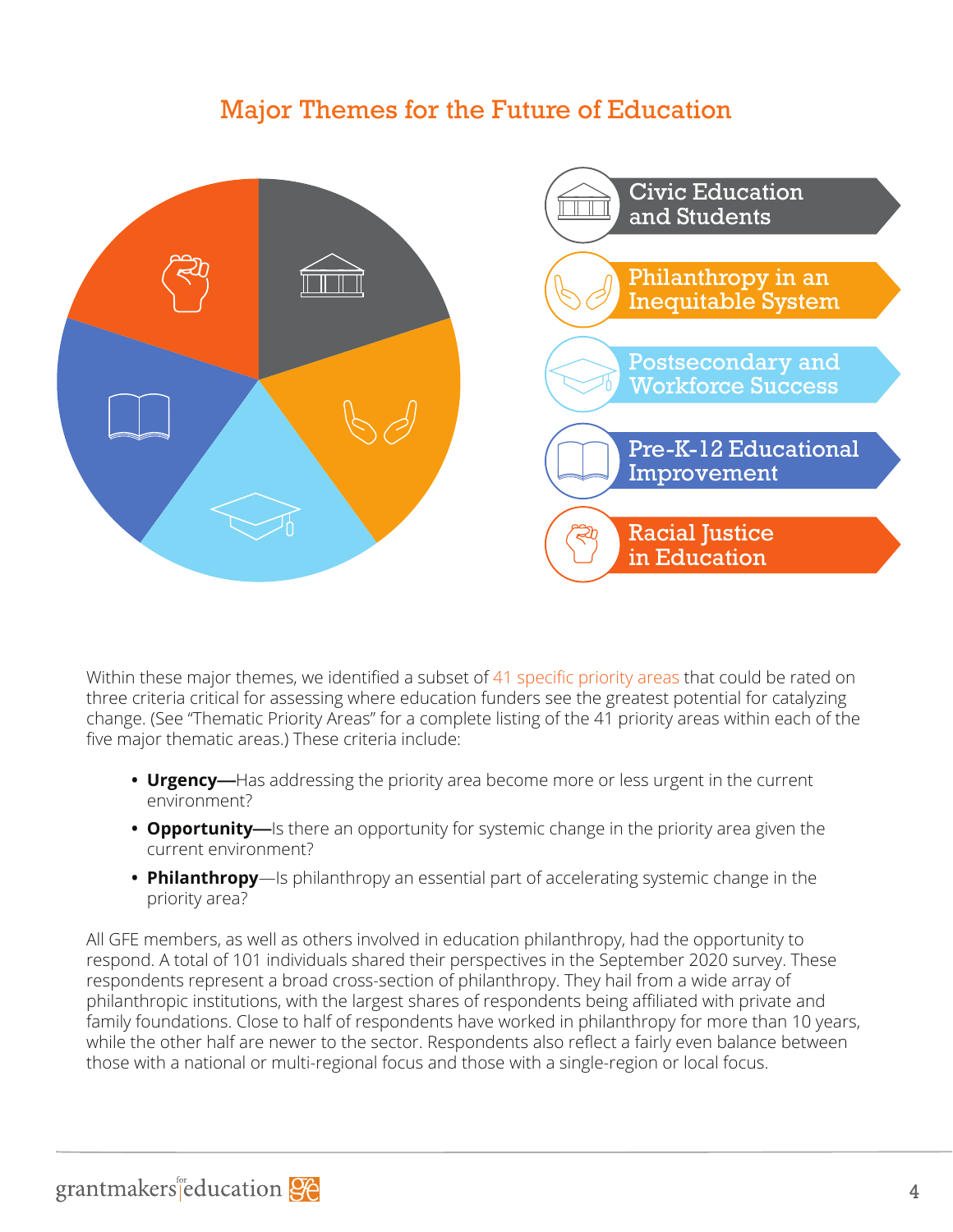



### **What did we learn?**

Opportunities abound for education funders to engage around priorities that will shape the future of education in this country. From addressing resource inequities in public schools to improving remote learning at all levels to increasing engagement in public policy and advocacy, respondents to our survey identified what they perceive to be the most critical priorities for enhancing learning and advancing equity in education. They also pointed out several potential areas of caution.

To help education funders navigate these learnings and plan for the next stage of education philanthropy, we begin with "The Big Picture." In this section, we document a range of factors, priorities, and strategies for education funders to keep in mind in this changing environment, regardless of their specific funding priorities. This is followed by "The Path to Action," where we further highlight areas of possible engagement, and caution, for education funders to consider in this new era.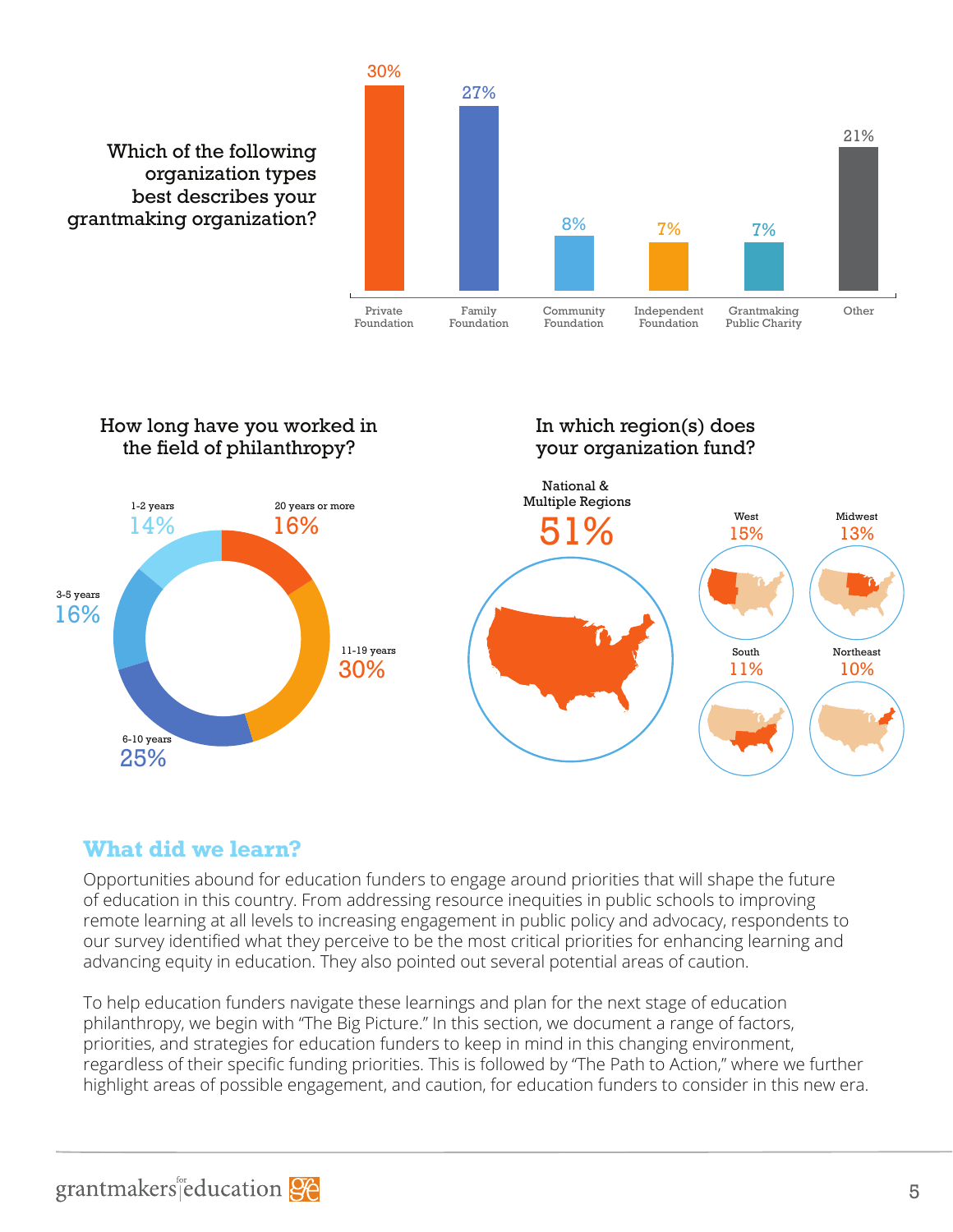### **Thematic Priority Areas**

#### **The Future of Pre-K-12 Educational Improvement**

- Birth-to-five care
- Social-emotional and trauma informed supports for students
- Improving remote learning, including broadband and device access and teacher training
- Redefining success and accountability in K-12 schooling
- School choice
- Academic and curricular improvements (i.e., literacy and STEM instruction)
- Out-of-school time and enrichment programming
- Teacher quality
- Systemic alignment across K-12 education, early childhood care, and other social systems (i.e., health, housing, foster care, etc.)

#### **The Future of Racial Justice in Education**

- Replacing suspensions with alternative disciplinary programs
- Diversifying the educator workforce and school boards
- Addressing resource inequities in school budgeting
- Cultural awareness and implicit bias training for educators
- Providing trauma-informed guidance counselors
- Culturally inclusive curriculum
- Renewed school desegregation efforts
- Eliminating police presence in schools

#### **The Future of Civic Education and Students**

- Student voice in school and education policy
- Parent and community engagement in school and education policy
- Protecting immigrant and undocumented student rights
- Expanded civics education, both in and out of school
- U.S. History and social studies curriculum revisions to better include historically marginalized voices
- Social justice movement building beyond education (e.g., Black Lives Matter, LGBTQ rights)

#### **The Future of Postsecondary and Workforce Success**

- Postsecondary access for historically marginalized students
- Student transitions between high school and postsecondary
- Education access (including postsecondary) for incarcerated individuals
- Reforming the business model for colleges and universities
- College affordability and improving the financial aid process
- Addressing student debt
- Improvements to online and hybrid learning
- Meeting the basic needs of low-income college students (e.g., food, housing insecurity)
- Supporting postsecondary completion and reducing time-to-degree for historically marginalized students
- Supporting workforce development and career technical education programs
- Contributing to strong labor markets for completers of postsecondary education

#### **The Future of Philanthropy in an Inequitable System**

- Supporting major tax reforms aimed at addressing income and wealth inequality
- Supporting reparations for communities that have been exploited historically
- Supporting policy and advocacy efforts aimed at increasing government funding for social systems (i.e., education, health care)
- Funding historically marginalized communities with less structured grantmaking
- Greater accountability and transparency in philanthropy
- Shifting foundation strategy to include or expand explicit goals around racial or social justice
- Temporary expansion of budget for giving to address the current crisis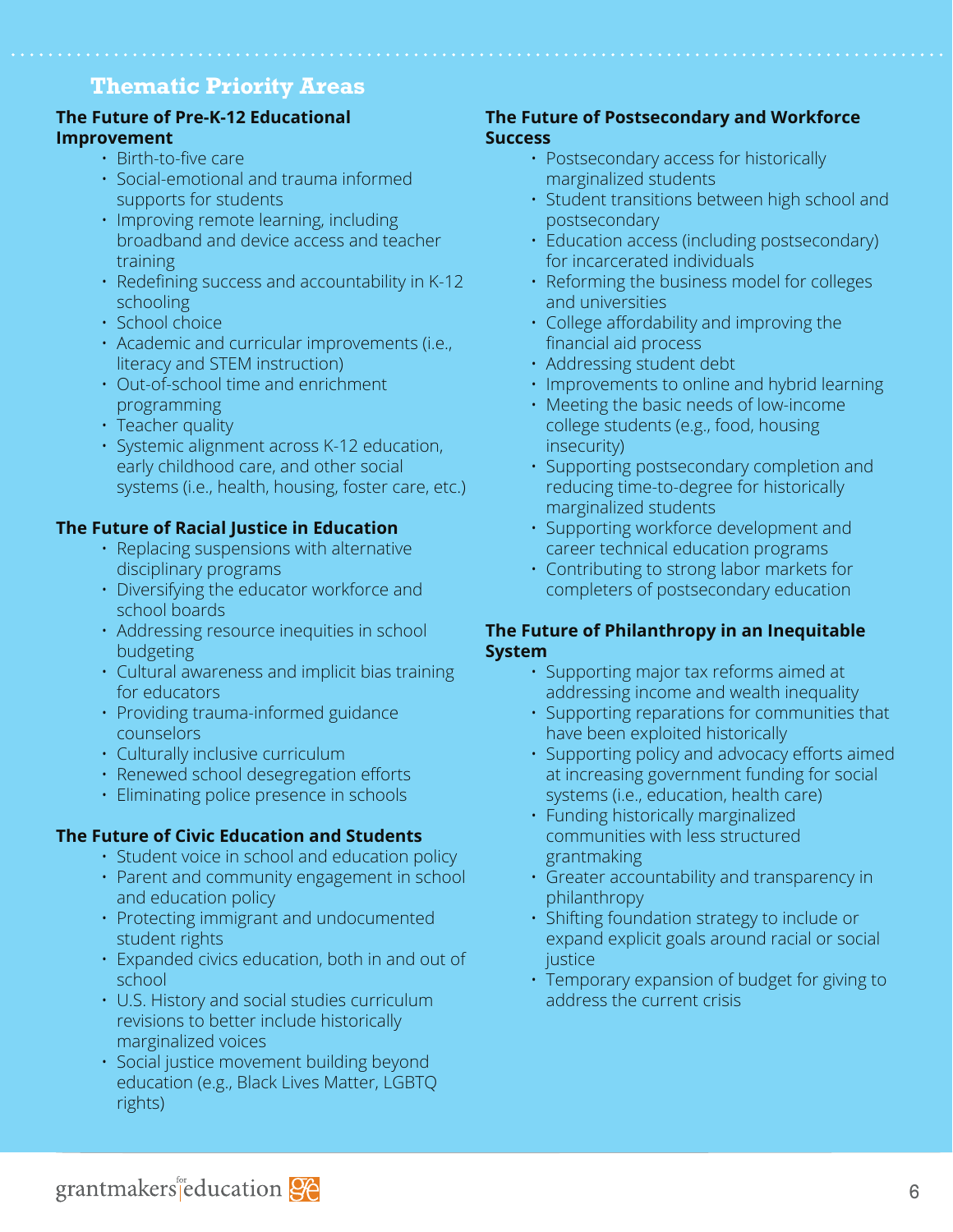## The Big Picture

## **Racial justice in education tops priorities.**

When asked to select the overarching thematic area they believe is most important for education funders to focus on over the next one to three years, the single largest share of respondents (39%) chose racial justice in education. This finding most certainly reflects the national racial reckoning taking place, as well as the growing prioritization across the philanthropic sector in recent years of efforts to advance equity—and particularly racial equity.

#### $\epsilon$  for the most inportant input in  $\epsilon$  is most input in  $\epsilon$ funders to focus on over the next 1-3 years? funders to focus on over the next 1-3 years? Which thematic area is most important for education

The Future of Postsecondary The Future of Postsecondary and Workforce Success 27% The Future of Racial The Future of Racial I de Future of Racial | 39%<br>Justice in Education | 39% The Future of Pre-K-12 Education Improvement 24% The Future of Civic The Future of Civic I die Future of Civic<br>Education and Students The Future of Philanthropy The Future of Philanthropy ie Future of Philanthropy<br>in an Inequitable System



When separately asked to select the specific priority area they believe is most important for education funders to focus on over the next one to three years, respondents placed an issue central to achieving racial justice at the top of the list—specifically, addressing resource inequities in school budgeting. This ranking undoubtedly reflects in part the fact that school districts predominately serving students of color receive [\\$23 billion less](https://edbuild.org/content/23-billion) than districts predominately serving white students, despite supporting the same number of learners. The racial justice-related priority areas of diversifying the educator workforce and school boards and supporting postsecondary completion for historically marginalized students also ranked among the top five.

#### What priority area would be most important for education funders to consider addressing over the next 1-3 years?

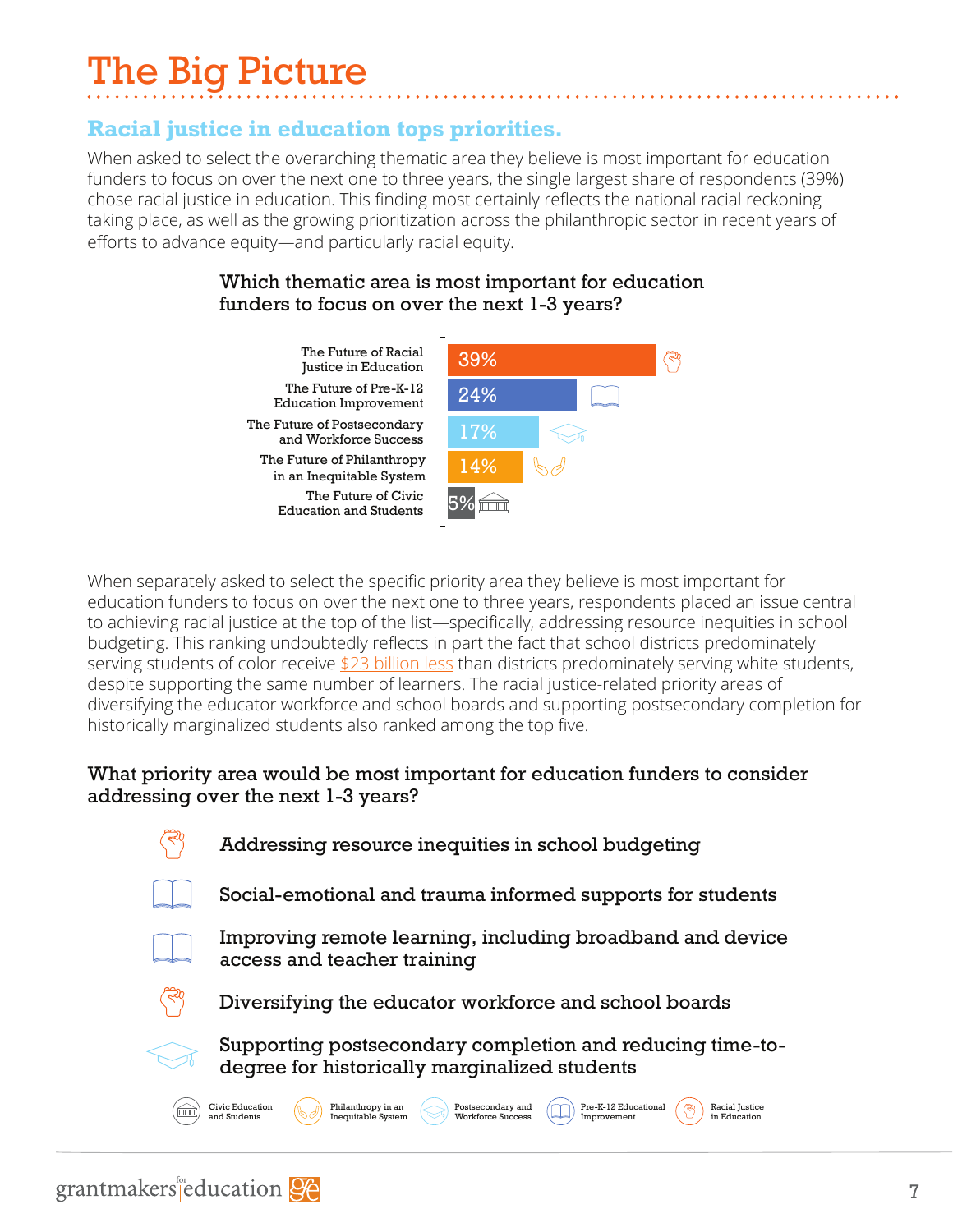Finally, the two other priority areas that respondents identified as being most important for funders to address over the next one to three years—social-emotional and trauma-informed supports for students and improving remote learning and access—had already grown as priorities for education philanthropy in recent years. However, the impact of the COVID-19 pandemic has further elevated the importance of addressing these priorities.

## **Everything feels more urgent now.**

For education funders feeling more stressed about their work, they are not alone. Of the 41 priority areas included in our survey, a majority of respondents characterized all but two as being extremely urgent or more urgent in the current environment. Those identified as being most urgent include improving remote and hybrid learning and access from pre-K through postsecondary, addressing resource inequities in school budgeting, supporting policy and advocacy aimed at increasing government funding for social systems (i.e., education, health care), meeting the basic needs of lowincome college students, and providing social-emotional and trauma-informed supports for pre-K-12 students.

#### Urgency Across Priority Areas



### **Opportunities for systemic change feel elusive in many areas of education.**

While respondents consider most priority areas to be more urgent, they do not necessarily see the levers needed for deconstructing systems and making large-scale systems change. Overall, respondents identified only six of the 41 priority areas as having a strong opportunity for systemic change. This suggests that funders may be feeling challenged to find the right entry points, determine the best next steps, and identify the partners with whom they should they be working.

#### Which priority areas offer the strongest opportunities for systemic change?



- Improving remote learning, including broadband and device access and teacher training
- 
- Shifting foundation strategy to include or expand explicit goals around racial or social justice



Social-emotional and trauma-informed supports for students



Improvements to online and hybrid learning



Social justice movement building beyond education



Cultural awareness and implicit bias training for educators

Postsecondary and Workforce Success

Pre-K-12 Educational Improvement

 $(m)$ 

Racial Justice in Education

 $\mathbb{R}$ 

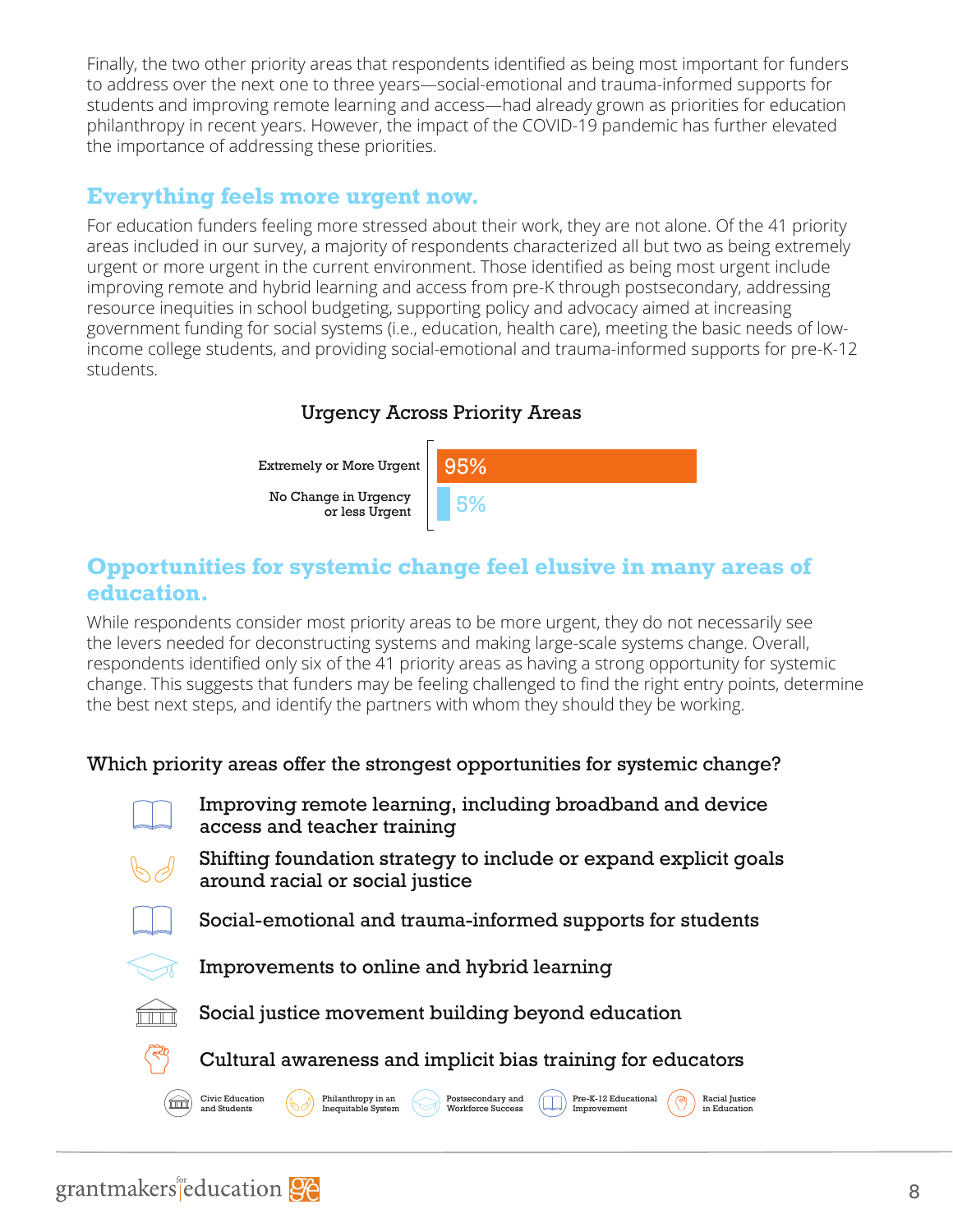### **Philanthropy is needed more than ever.**

Respondents see the philanthropic sector as having an essential role in accelerating systemic change for America's learners, regardless of whether opportunities for action are clearly defined at this moment. In more than three-quarters of the 41 priority areas, respondents believe education funders have a responsibility for catalyzing change. Among the areas where they see philanthropy as being most essential to advancing change are postsecondary access for historically marginalized students, meeting the basic needs of low-income college students, policy and advocacy aimed at increasing government funding for social systems, out-of-school time and enrichment programming, and socialemotional and trauma-informed supports for students.

#### Role of Philanthropy Across Priority Areas

Highly Essential or Essential Highly Essential or Essential

Not Essential or Could Do Harm Do Harm Not Essential or Could



#### **Policy and advocacy will be essential in the coming era.**

Four out of five respondents believe education funders must engage in supporting public policy and advocacy-related activities if they want to advance their priorities. This share far surpasses the just over half of institutional respondents that reported engaging in any public policy-related activities in the 2019 GFE benchmarking study. This finding suggests that the perspectives of individuals working in the philanthropic sector may be adapting more rapidly to the realities of the current environment than the practices of the institutions that employ them.

#### Which strategies are essential for advancing work in the priroity areas you identified



At the same time, most respondents do not see the need for funders to focus on policy and advocacy exclusively. In fact, about two-thirds of respondents favor an approach that evenly balances programmatic and policy engagement. Although, another roughly one-quarter of respondents do, in fact, favor education funders taking a primary or exclusive policy and advocacy approach to achieving their vision.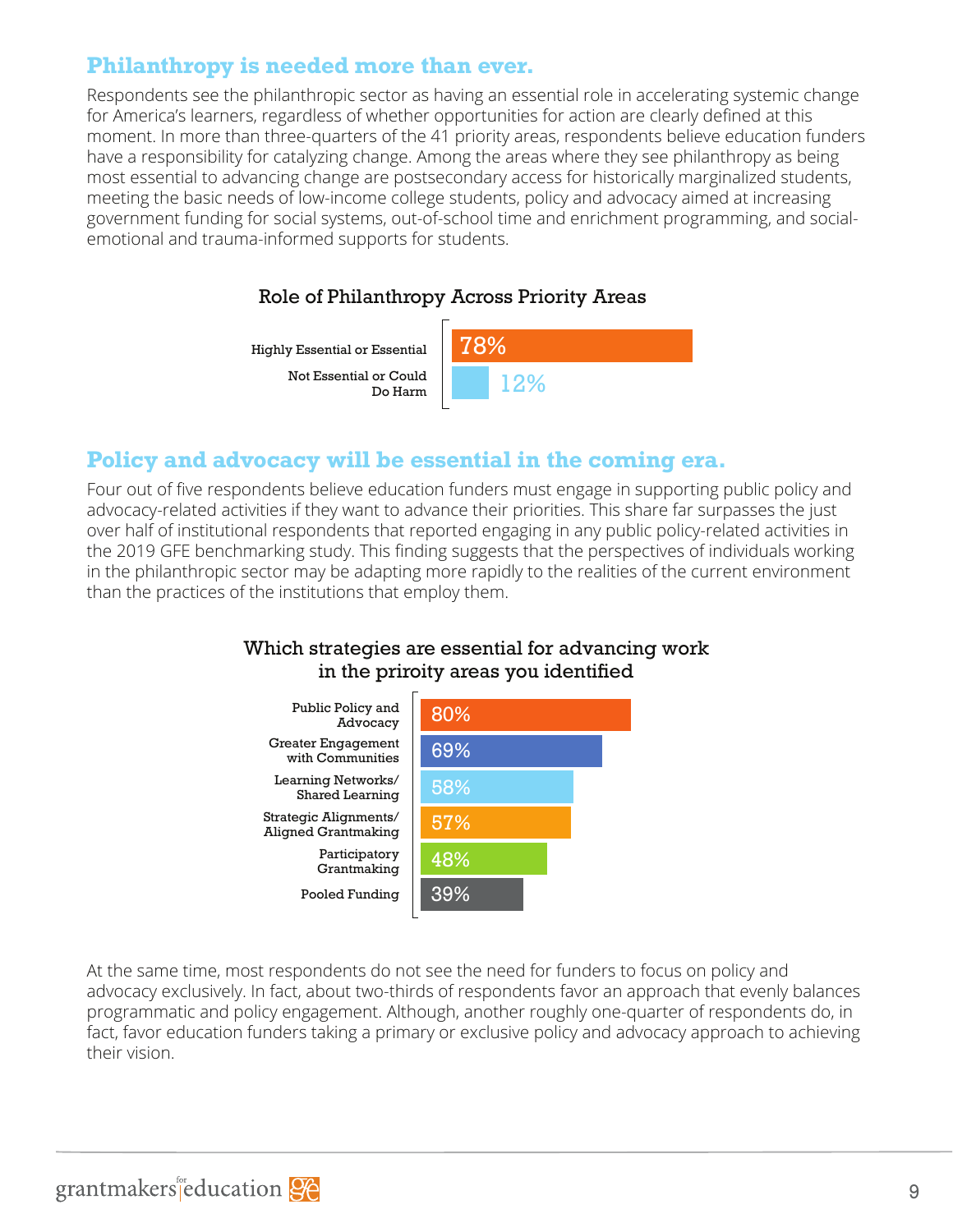#### To achieve the vision you have across education philanthropy, should the field focus more on programmatic strategies to support students and communities or policy and advocacy aimed at changing laws and regulations?



Beyond policy, over two-thirds of respondents identified as essential the need for philanthropy to engage more closely with the communities they seek to benefit. This finding is consistent with broader trends across the field of philanthropy centered on adopting trust-based philanthropy and participatory grantmaking approaches and other strategies and tactics that let community power lead. In fact, almost half of respondents explicitly cited participatory grantmaking as being essential.

### **Vision alignment across foundation staff is generally solid.**

More than two-thirds (71%) of respondents indicated a belief that their vision is often or always well aligned with colleagues in their organizations. Although, alignment between top leaders and staff has room to grow. When asked about alignment of their vision with top-decisionmakers in their organizations, including board members, respondents reported a notably lower share (59%). Nonetheless, well over half of respondents voiced alignment across the whole foundation.

#### How aligned is your vision for the next stage of education philanthropy to that of colleagues and top decision-makers (i.e., board, leadership) in your organization?



Interestingly, a modestly larger share of respondents indicated that their vision was "always" in alignment with leadership than colleagues (19% versus 14%). While survey findings will not allow for a more nuanced analysis, this finding may reflect in part the fact that staff are driving change in some institutions, while leadership is driving change in others.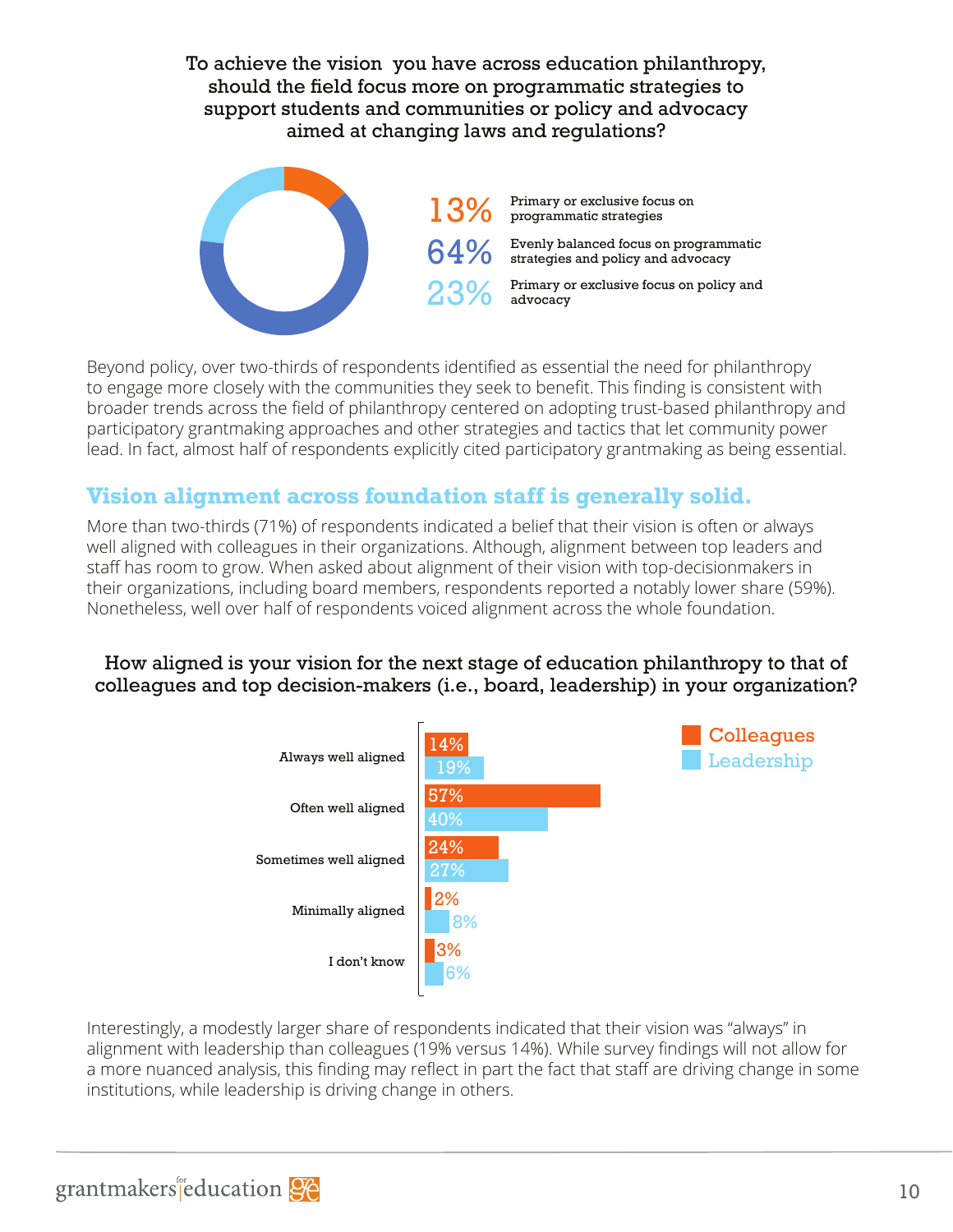## The Path to Action

Education funders consider numerous factors when establishing their grantmaking priorities and strategies, from the interests of donors and boards to specific local or regional needs to opportunities for leveraging impact. By asking GFE members and others in the field to identify what they personally consider to be the most urgent priorities in education, the areas of greatest possible opportunity, and where philanthropy can have an essential role in supporting change, we are able to construct **four composite categories that help to illuminate areas of near-term and longerterm action for advancing the next stage of education philanthropy including:** 

- The Trifecta
- The Opportunity Zone
- The Long Game
- The Stretch Goals

Many of the priority areas included in these composite categories overlap with areas highlighted in the preceding "Big Picture" findings. However, in this section we group them in ways that will ideally assist education funders in determining which of these priorities may fit best with their current priorities, funding strategies and tactics, and ideal time horizons for achieving results.

In addition, we have identified a handful of priority areas where respondents believe education funders may need to exercise caution, given the potential for limited success and unintended adverse consequences. These are presented in the category of:

• The Proceed-with-Cautions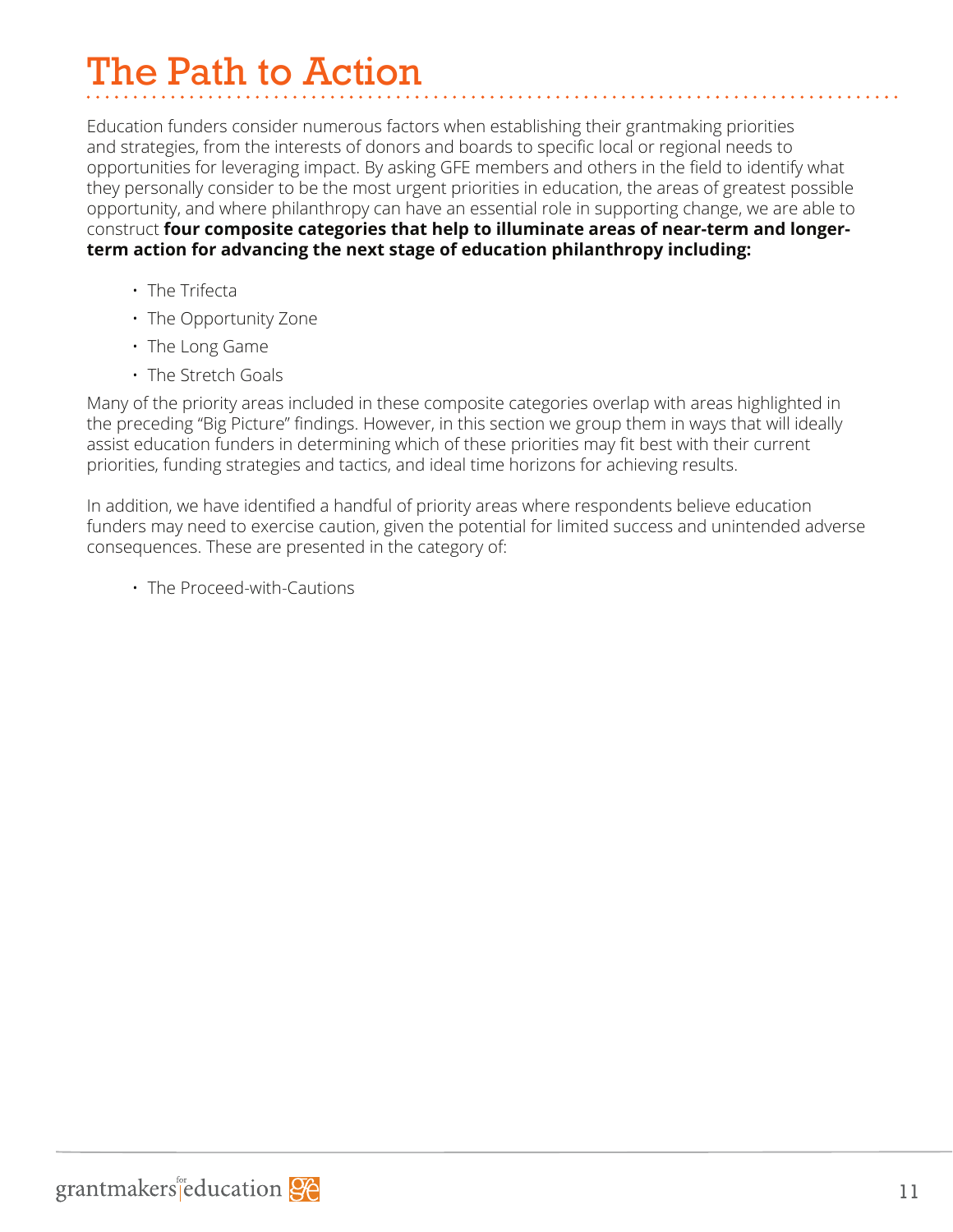#### **The Trifecta**

Strong urgency, opportunity and an essential role for philanthropy align to make the priorities identified as one of "The Trifecta" of critical importance for education funders to consider acting on now. Two of these priorities relate directly to remote and hybrid learning, indicating a need to address the topic from pre-K through postsecondary education. This reflects both the immediate needs of an in-person educational system upended by the COVID-19 pandemic, as well as building on pre-crisis interest in how to maximize the potential for remote and hybrid instruction to increase educational access.

## The Trifecta

 $\triangle$  Urgency,  $\triangle$  Opportunity,  $\triangle$  Role for Philanthropy



Social-emotional and trauma-informed supports for students represents another priority area already benefiting from strong education funder interest that has become increasingly critical in this time. Students learning outside of schools are less able to access the social and emotional supports of educators and peers, while experiencing greater individual and family stress and potential exposure to family violence. Once in-person instruction begins again, learners will face the additional challenges of readjusting to more structured learning environments and overcoming learning shortfalls resulting from extended periods of remote instruction.

The two remaining priorities speak directly to the need for racial justice in education. As noted earlier, addressing resource inequities in school budgeting focuses on how schools serving primarily Black and brown learners are under-resourced compared to their white peers. For social justice movement building, the national racial reckoning has brought to the fore the fundamental need for the U.S. to remedy its long history of systemic anti-Black racism, along with all other forms of institutional oppression.

**Next Steps:** *These are the issues most ripe for major collective action and funder leadership now.*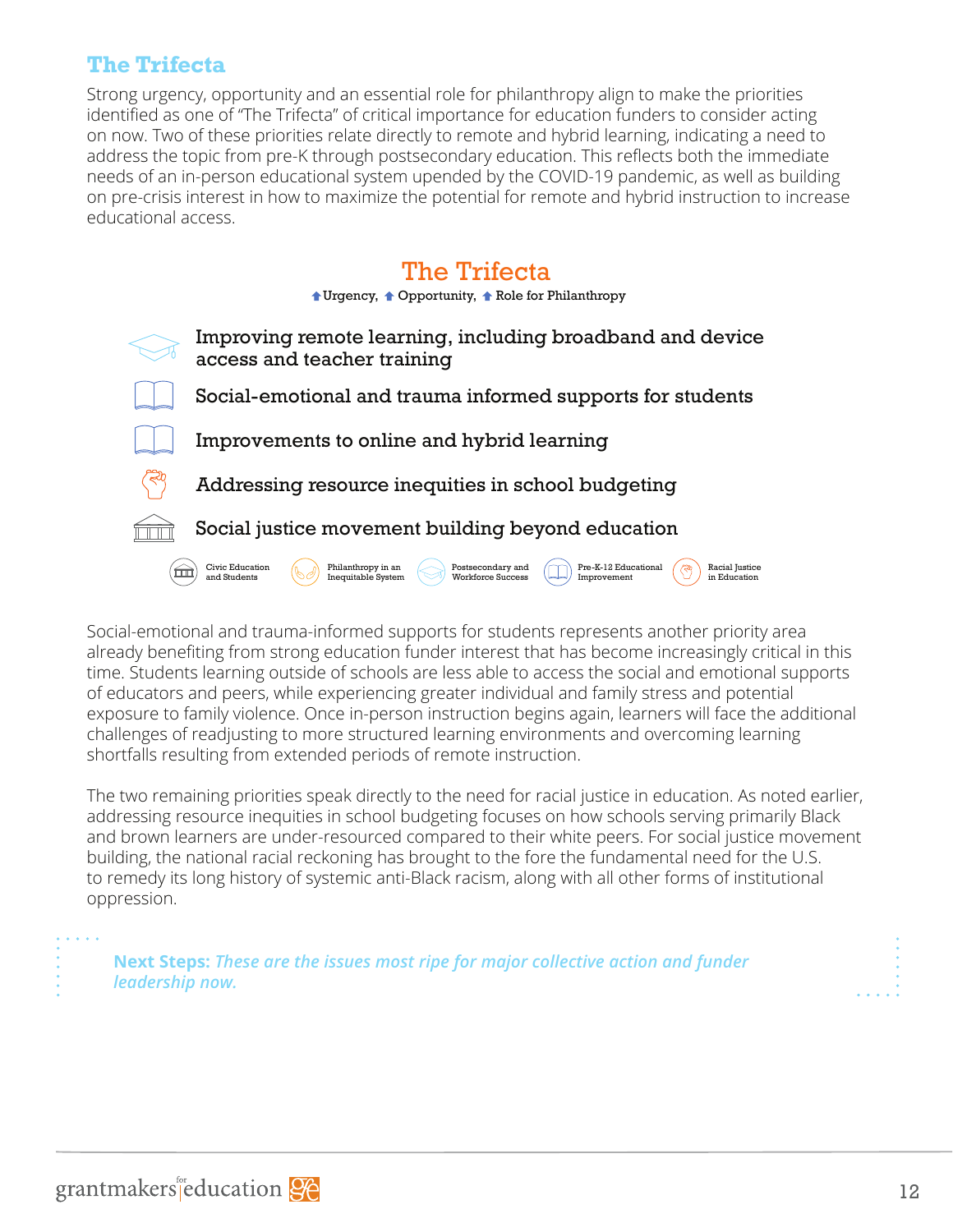## **The Opportunity Zone**

In a context packed with so many urgent needs, it could be easy to miss where there may be opportunities for education funders to leverage important progress around specific priorities. Based on the survey responses, several priorities could be considered part of "The Opportunity Zone," which combines mixed to low relative urgency with clear opportunity and entry points for pursuing change now. These are all issues where funders recognize that they have an essential role to play. Consider them a "second tier" to The Trifecta, where urgency is simmering (perhaps long-simmering) rather than on fire today. Among these priorities are two of long-time interest to education funders supporting workforce development and career technical education programs and birth-to-five care.



The remaining three priorities all fall under the racial justice theme. They include two topics that focus on educator development: cultural awareness and implicit bias training for educators and diversifying the educator workforce. In addition, respondents highlighted the explicit racial justice goal of replacing suspensions with alternative disciplinary programs as a specific strong opportunity for education funders to consider.

**Next Steps:** *These are the issues that warrant greater attention and collaboration now. Funders should work together to identify entry points created by the current moment and find ways to build momentum.*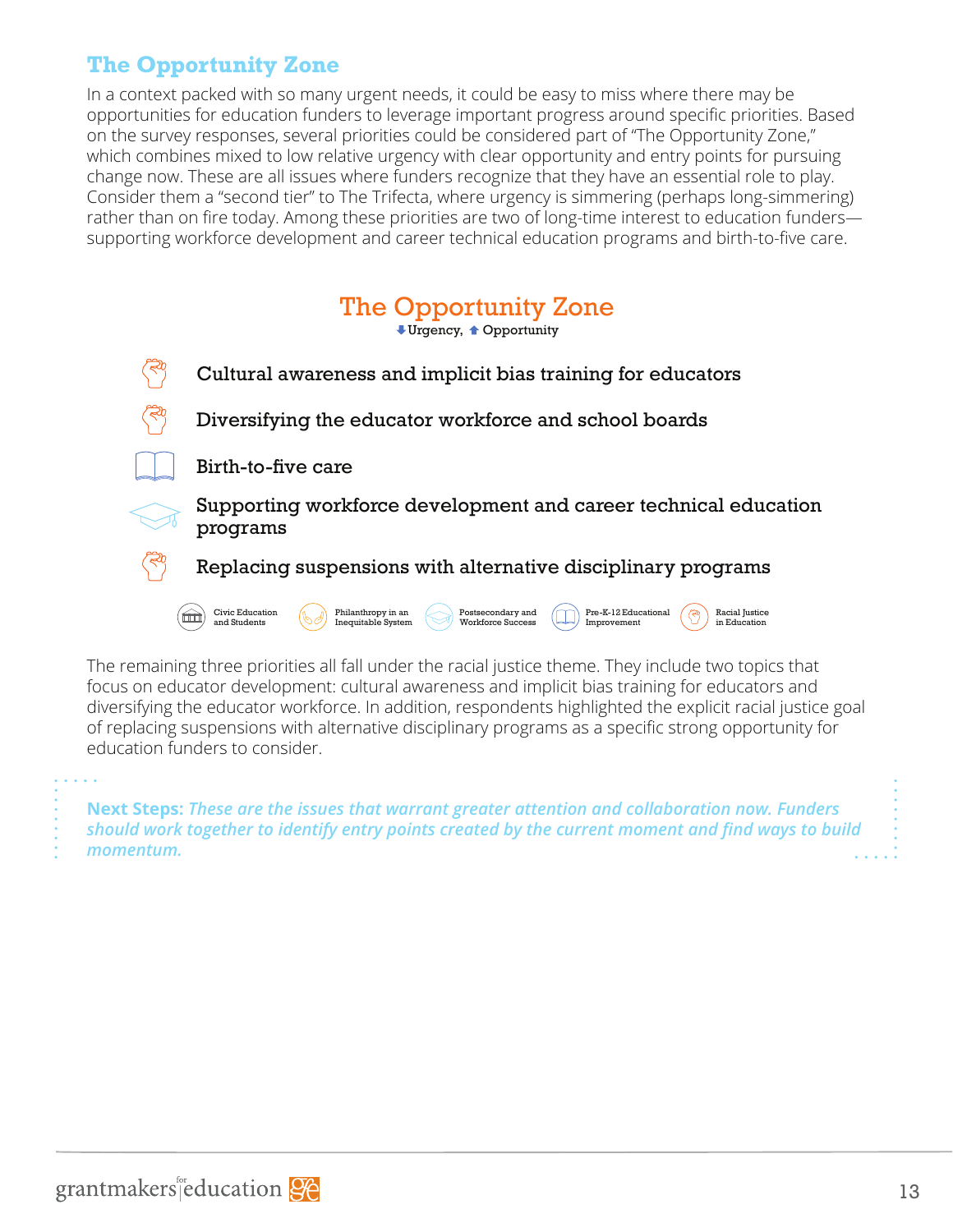## **The Long Game**

One strength of philanthropy is its ability to maintain focus on important long-term priorities, despite the uncertainty of rapidly changing social and political environments. Among the priorities highlighted in "The Long Game" are ones that respondents identified as being no more urgent in the current moment but where philanthropy holds an essential role in catalyzing long-term change. In each case, the opportunity for systemic change appears modest. Three of these priorities fall within postsecondary education, with two explicitly focusing on the needs of historically marginalized students in accessing and completing their postsecondary educational experience. The remaining two priorities focus on Pre-K-12 educational improvement, highlighting the importance of investing in systemic alignment and out-of-school time and enrichment programming.

## The Long Game

 $\overline{\bullet}$  Urgency,  $\hat{\bullet}$  Role for Philanthropy



Supporting postsecondary completion and reducing time-todegree for historically marginalized students

Student transitions between high school and postsecondary



**Next Steps:** *These are issues in which funders should maintain steady commitment and track improvement over time.*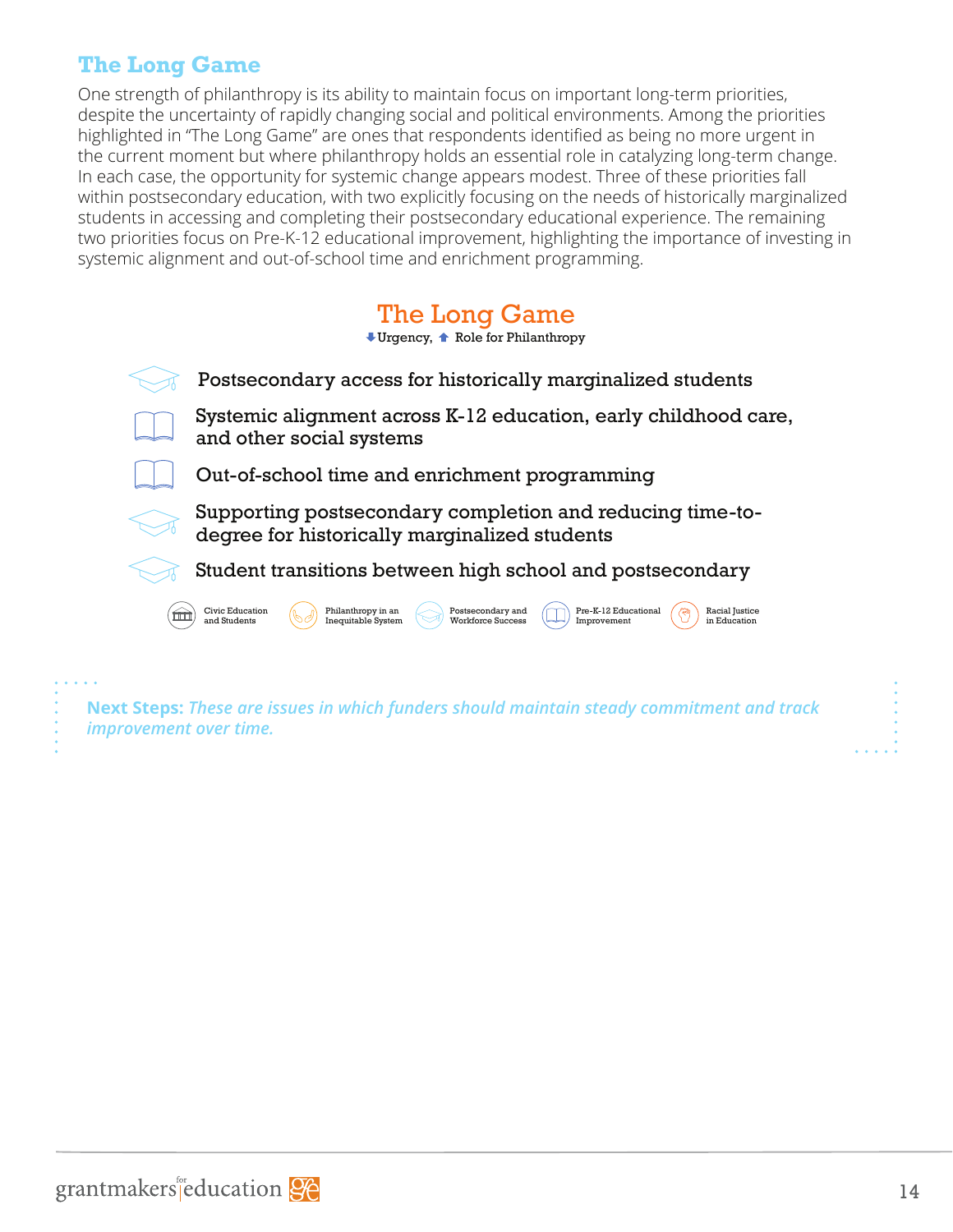### **The Stretch Goals**

It can be frustrating to identify priorities that are clearly urgent but where there are no clear entry points for leveraging action in the current moment. "The Stretch Goals" feature exactly these challenging areas of need. In fact, three of the priorities identified would require engagement at the national level (and, possibly, state level) to effect any real change in the current reality. These include advancing tax reforms to address income and wealth inequality, encouraging increased government funding for social systems and protecting immigrant and undocumented student rights.

## The Stretch Goals The Stretch Goals

<sup>▲</sup> Urgency,  $\bullet$  Opportunity



By comparison, the other two priorities relate to college affordability and meeting the needs of lowincome college students. These would seem to be more amenable to some type of collaborative funder intervention than would attempting to move national policy. However, few respondents believe there is strong opportunity for action at this point.

**Next steps:** *These are all systemic issues that demand a comprehensive policy and advocacy strategy to gain traction. Building an ongoing learning agenda among funders is a necessary building block toward impact.* 

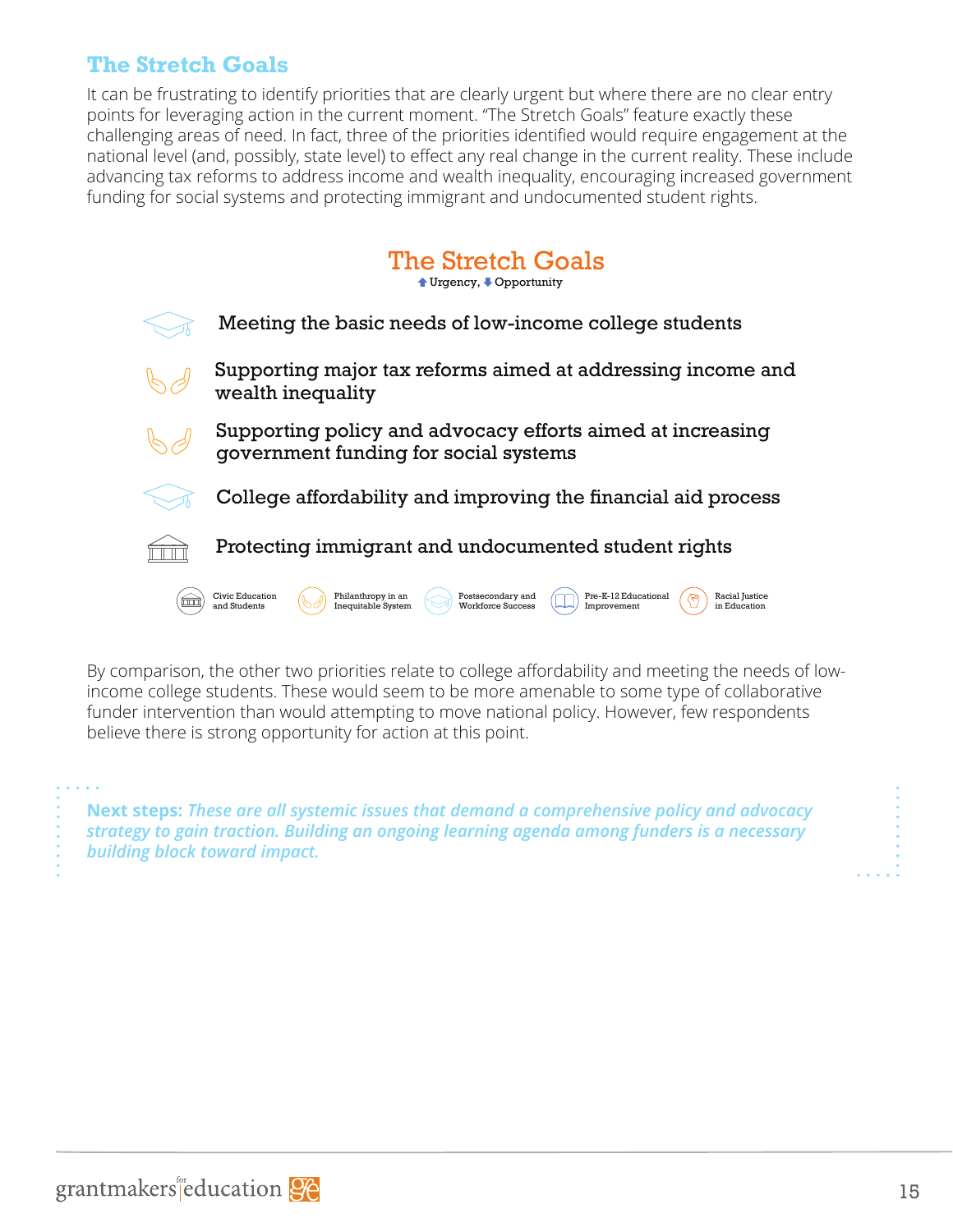### **The Proceed-with-Cautions**

There are a set of priority areas that are highly controversial in the funding community. On the topic of whether philanthropic support was essential to move an issue forward, the survey also included the possibility that philanthropy could do harm in attempting to advance an agenda. There are six issue areas we have highlighted. In each area more than 10% of respondents thought philanthropy risked playing a negative role. However, each of the six also had many respondents who saw the issue as urgent, and the role of philanthropy as being essential. We call this group the "Proceedwith-Cautions" because funders need to go deeper on why there are schisms on each topic and the evidence that exists to support different perspectives.

| The Proceed-with-Cautions<br>$\bullet$ Opportunity, $\bullet$ Role for Philanthropy                                                                                                            |
|------------------------------------------------------------------------------------------------------------------------------------------------------------------------------------------------|
| School choice                                                                                                                                                                                  |
| Redefining success and accountability in K-12 schooling                                                                                                                                        |
| Renewed school desegregation efforts                                                                                                                                                           |
| Supporting reparations for communities that have been exploited<br>historically                                                                                                                |
| U.S. history and social studies curriculum revisions to better<br>include historically marginalized voices                                                                                     |
| Teacher quality                                                                                                                                                                                |
| Pre-K-12 Educational<br>Civic Education<br>Philanthropy in an<br>Postsecondary and<br>Racial Justice<br>and Students<br>Inequitable System<br>Workforce Success<br>in Education<br>Improvement |

Half of the "could do harm" list are comprised of topics that have been central to the education improvement agenda for more than a decade. They include school choice, redefining success and accountability in K-12 schooling, and teacher quality. Each of these are areas in which many funders invested heavily in the past, and a smaller subset continue to maintain strong commitments. Others have divested from these areas, disillusioned with varied aspects of how the reform vision translated into action in schools.

The topic of U.S. history and social studies revisions to include historically marginalized voices makes the list and spans the topics of both racial justice and K-12 reform.

Respondents also saw mixed opportunity for philanthropy to engage effectively in advancing change around several priorities that align with a more far-reaching racial justice agenda, including supporting renewed efforts for school desegregation and reparations for communities that have historically been exploited. It will be necessary to seek to understand why funders are hesitant to take on these big issues.

**Next steps:** *These are issues that require deeper conversation and debate among funders with the support of experts and evidence.*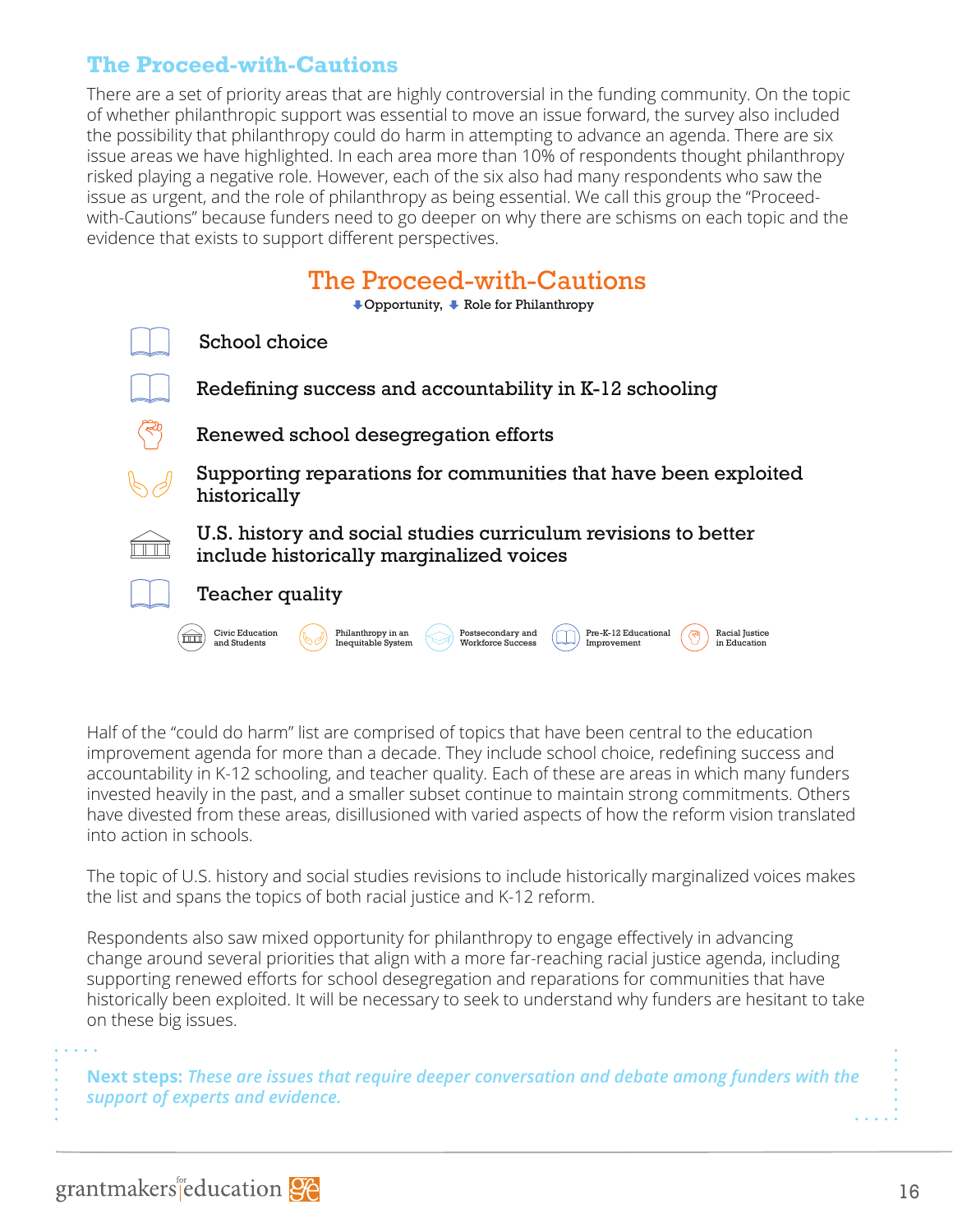## Conclusion

A global pandemic, national racial reckoning, economic crisis and upcoming presidential transition are together thrusting the U.S. education system into an uncharted era. Changes in how and how well Americans learn over the next several years will continue to come rapidly. What form these changes ultimately take will depend in no small part on the extent to which education funders invest now in the priorities they care about—priorities that must take into account considerations of urgency, opportunity, and a potentially catalytic role for the philanthropic sector.

Responses to our survey suggest that education funders are fairly well aligned internally to pursue these priorities. While respondents were asked to provide their individual perspective, a large majority believe their vision for the next stage of education philanthropy is generally well-aligned with peers in their organizations. The share was lower when asked about alignment of their vision with top decisionmakers (i.e., boards and leadership) but nonetheless represented about three out of five respondents.

To support education funders in building toward the future they envision during this critical time, we at Grantmakers for Education will be exploring with members how to operationalize their priorities and move their agendas forward. We look forward to partnering with our members and others in the funding community to support the next stage of education philanthropy in achieving excellence, opportunity, equity and justice for our country's diverse learners.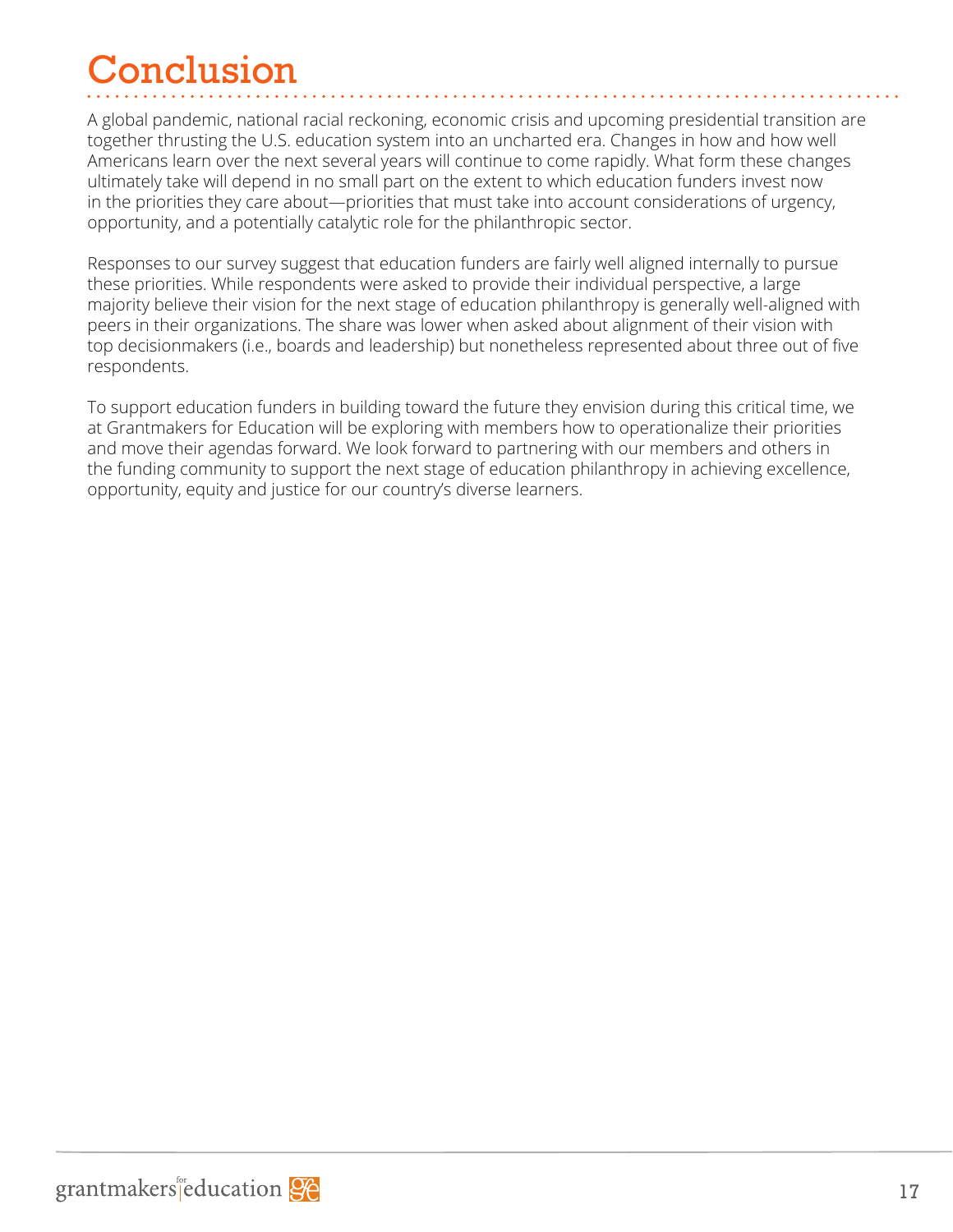## Appendix

## **Thematic Priority Areas Ranked by Role of Philanthropy, Opportunity and Urgency**

| 50% or more of respondents agree   |  |
|------------------------------------|--|
| 25-49% of respondents agree        |  |
| Less than 25% of respondents agree |  |

| Priority Area                                                                                              | Philanthropy Highly<br>Essential/Essential | Opportunity<br>Strong | Extremely Urgent |
|------------------------------------------------------------------------------------------------------------|--------------------------------------------|-----------------------|------------------|
| <b>Civic Education and Students</b>                                                                        |                                            |                       |                  |
| Social justice movement building beyond education                                                          |                                            |                       |                  |
| Protecting immigrant and undocumented student rights                                                       |                                            |                       |                  |
| Parent and community engagement in school and education policy                                             |                                            |                       |                  |
| Expanded civics education, both in and out of school                                                       |                                            |                       |                  |
| U.S. history and social studies curriculum revisions to better include historically<br>marginalized voices |                                            |                       |                  |
| Student voice in school and education policy                                                               |                                            |                       |                  |
| Philanthropy in an Inequitable System                                                                      |                                            |                       |                  |
| Supporting policy and advocacy efforts aimed at increasing government funding for<br>social systems        |                                            |                       |                  |
| Shifting foundation strategy to include or expand explicit goals around racial or social<br>justice        |                                            |                       |                  |
| Funding historically marginalized communities with less structured grantmaking                             |                                            |                       |                  |
| Temporary expansion of budget for giving to address the current crisis                                     |                                            |                       |                  |
| Supporting major tax reforms aimed at addressing income and wealth inequality                              |                                            |                       |                  |
| Greater accountability and transparency in philanthropy                                                    |                                            |                       |                  |
| Supporting reparations for communities that have been exploited historically                               |                                            |                       |                  |
| <b>Postsecondary and Workforce Success</b>                                                                 |                                            |                       |                  |
| Improvements to online and hybrid learning                                                                 |                                            |                       |                  |
| Meeting the basic needs of low-income college students                                                     |                                            |                       |                  |
| Supporting workforce development and career technical education programs                                   |                                            |                       |                  |
| Postsecondary access for historically marginalized students                                                |                                            |                       |                  |